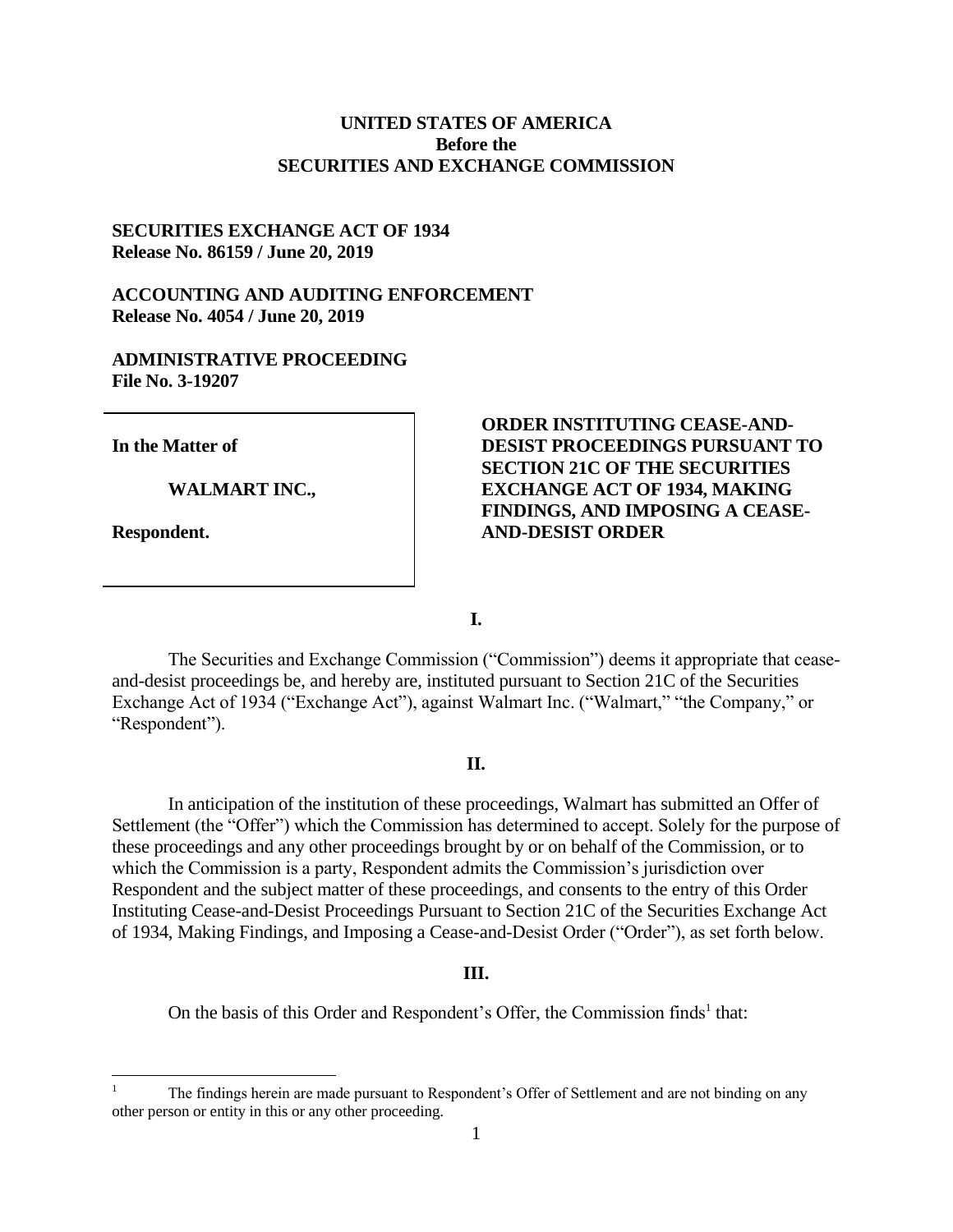### **Summary**

1. This matter concerns violations of the books and records and internal accounting controls provisions of the Foreign Corrupt Practices Act ("FCPA") by Walmart, a global retailer. From in or around July 2000 through in or around April 2011, Walmart's subsidiaries in Brazil, China, India, and Mexico operated without a system of sufficient anti-corruption related internal accounting controls. As a result, during this time period, those Walmart subsidiaries paid certain third-party intermediaries ("TPIs") without reasonable assurances that certain transactions were consistent with their stated purpose or consistent with the prohibition against making improper payments to government officials. Additionally, during this time period, when Walmart learned of certain anti-corruption risks, the Company did not either sufficiently investigate the allegations or sufficiently mitigate the known risks.

# **Respondent**

2. **Walmart** is a Delaware corporation with its principal place of business located in Bentonville, Arkansas. Walmart had a class of securities registered under Section 12(b) of the Exchange Act during the relevant time period. The Company's shares trade on the New York Stock Exchange under the ticker symbol "WMT."

# **Other Relevant Entities and Individuals**

3. **Mexico Subsidiary** is a Walmart subsidiary that operates retail stores in Mexico. Walmart has a majority equity stake in Mexico Subsidiary with the remaining shares traded on the Mexican Stock Exchange.

4. **China Subsidiary** is Walmart's wholly owned subsidiary that operates Walmart's stores in China.

5. **Brazil Subsidiary** was Walmart's wholly owned subsidiary that operated Walmart's stores in Brazil.

6. **India Joint Venture** was a joint venture with India Partner that was majority owned and controlled by Walmart and operated wholesale stores and distribution centers in India.

7. **India Retail Business** was a franchisee of Walmart that operated retail stores in India.

8. **India Subsidiary** was Walmart's wholly owned subsidiary that was the franchisor of India Retail Business.

9. **India Partner** was India Subsidiary's Joint Venture partner and the owner of India Retail Business.

10. **Walmart Executive** was a Walmart International senior real estate employee.

11. **Walmart Lawyer** was a Walmart International senior attorney.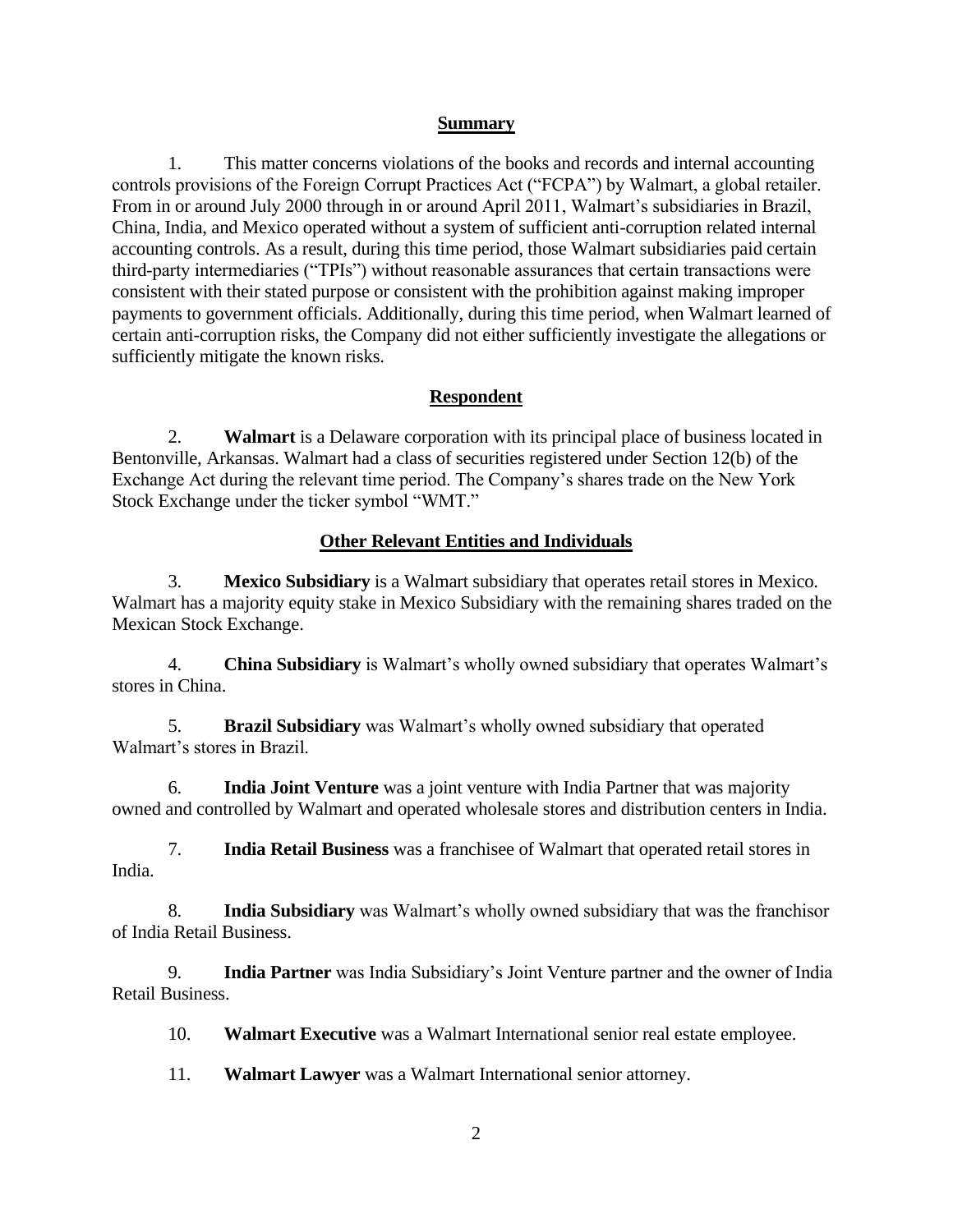12. **Walmart Compliance Employee** was a Walmart International compliance employee.

13. **Walmart Investigator** was a Walmart special investigator.

14. **Mexico Subsidiary Executive A** was a Mexico Subsidiary senior officer.

15. **Mexico Subsidiary Executive B** was a Mexico Subsidiary senior real estate executive.

16. **Mexico Subsidiary Lawyer A** was a Mexico Subsidiary real estate attorney.

17. **Mexico Subsidiary Lawyer B** was a Mexico Subsidiary senior attorney.

18. **Mexico Subsidiary Internal Auditor** was a Mexico Subsidiary senior audit employee.

19. **Outside Lawyer** was an attorney retained by Walmart to investigate certain anticorruption allegations in Mexico.

20. **Brazil Construction Firm** was a construction firm retained by Brazil Subsidiary to build and renovate certain stores in Brazil.

# **FACTS**

# **Background**

21. At the end of Walmart's fiscal year 1990, the Company had 1,528 stores which had generated annual sales of \$26 billion—all within the United States. Walmart, recognizing that international expansion could help it become the world's largest retailer, entered its first foreign market, Mexico, in 1991. In 1993, Walmart established Walmart International as an operating segment, headquartered in Bentonville, Arkansas, responsible for overseeing the Company's operations outside the United States. Between 1994 and 1996, the Company established additional outposts in other countries, including Brazil and China. During fiscal year 2010, the year in which Walmart opened its first Indian wholesale outlet, the Company operated stores in 14 foreign countries, with international sales of approximately \$100 billion.

22. Walmart's formula for success centered on Everyday Low Prices and Everyday Low Cost. Walmart's rapid international growth, combined with its low-cost philosophy, contributed to the Company's insufficient anti-corruption related internal accounting controls in Walmart's subsidiaries in Mexico, India, China, and Brazil from in or around July 2000 until in or around April 2011.

# **Early Corruption Warnings**

23. In or around 2002 and 2003, Walmart received a request for FCPA training from China Subsidiary and also a request for a detailed FCPA policy covering TPIs and joint venture partners for China Subsidiary. Walmart did not immediately provide widespread anti-corruption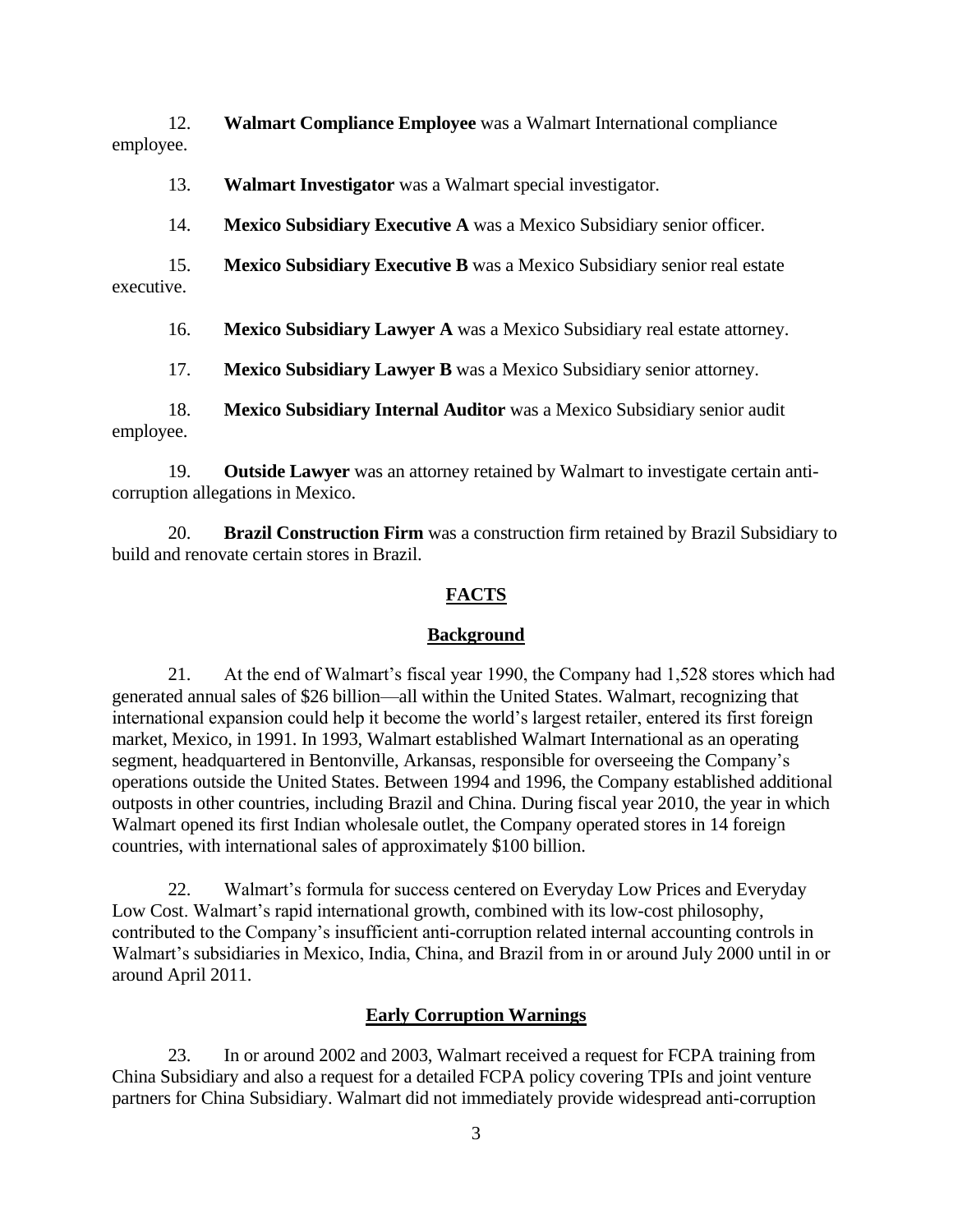training to China Subsidiary or implement TPI and joint venture anti-corruption policies at China Subsidiary.

24. In or around June 2003, China Subsidiary identified a potentially troubling historical payment made by a certain China Subsidiary joint venture. In 1999 or 2000, the joint venture had entered into an agreement to pay RMB 500,000 (approximately \$60,000) to the landlord of a China Subsidiary store for government relationship consulting services and various permits. The permit costs should have likely been nominal but China Subsidiary did not further inquire into the matter at the time.

25. In or around October 2003, China Subsidiary's internal audit team analyzed gifts with an average dollar value of less than \$20 given to Chinese government officials by China Subsidiary corporate affairs employees and small amounts of cash provided to other Chinese officials for travel and meal expenses related to business meetings by the Chinese partner of a China Subsidiary joint venture. China Subsidiary's internal audit team observed that these transactions appeared to be inconsistent with corporate policy. China Subsidiary's internal audit team also observed that certain China Subsidiary anti-corruption related internal accounting controls had weaknesses. In response, Walmart did not promptly implement all of China Subsidiary internal audit's suggested remedial actions.

#### **Walmart's First Anti-Corruption Compliance Program**

26. In or around 2001, Walmart's anti-corruption policy consisted of a paragraph in the Company's Statement of Ethics. The paragraph summarized the FCPA's prohibitions and described the statute's facilitating payment exception and the procedure for making such payments. In or around July 2002, Walmart planned to implement a worldwide comprehensive anticorruption compliance and training program within a few months. In or around 2003, Walmart prepared draft anti-corruption compliance materials. However, nearly a year passed before the Company took additional steps to revise the proposed anti-corruption compliance program.

27. Walmart published its International Anti-Corruption Policy and Procedures on or around March 21, 2005, and distributed them to the Company's foreign markets. In or around November 2005, the implementation of Walmart's anti-corruption compliance program was formally put on hold until further notice.

#### **Mexico**

28. On or around September 21, 2005, Mexico Subsidiary Lawyer A, who had been separated from Mexico Subsidiary over a year earlier, wrote an email to Walmart Lawyer. In the email, Mexico Subsidiary Lawyer A stated that he was responsible for many real estate projects in Mexico from 1975 through 2004 and wrote, "[I]f you're interested to know confidential details about the way we achieved 300 projects...contact me and in that case, I would ask you do it before you contact [Mexico Subsidiary] because the kind of issues (for instance, we used to undercover expenses identified with a code known and authorized by the highest levels)."

29. Walmart retained Outside Lawyer to advise the Company in response to Mexico Subsidiary Lawyer A's allegations. During the first half of October 2005, Outside Lawyer interviewed Mexico Subsidiary Lawyer A twice. Mexico Subsidiary Lawyer A alleged that during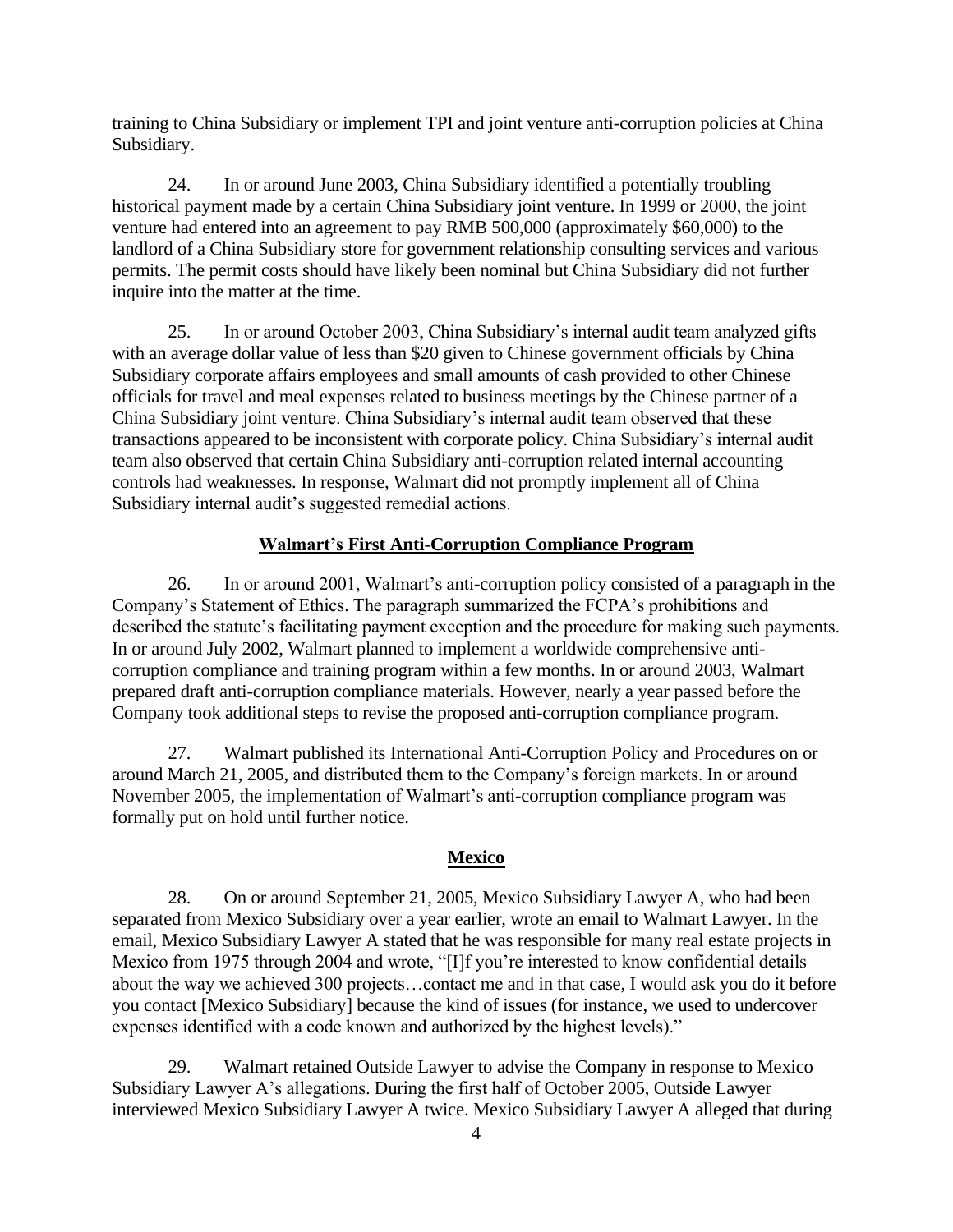his last six to seven years at Mexico Subsidiary, Mexico Subsidiary had very aggressive growth goals that required new stores to open in record time. He further alleged that Mexico Subsidiary frequently employed TPIs, known as *gestores*, who in some cases made improper payments to Mexican government officials to obtain licenses, permits, and other approvals for certain store projects in Mexico. He also detailed several projects where he claimed Mexico Subsidiary made improper payments to obtain licenses, permits, and other approvals.

- 30. Mexico Subsidiary Lawyer A alleged the scheme worked in the following manner:
	- a. Mexico Subsidiary would determine which government officials needed to receive an improper payment to obtain a permit or license. Mexico Subsidiary Lawyer A would then tell one of the *gestores* which official to make an improper payment to and then obtained checks from Mexico Subsidiary payable to the *gestores*.
	- b. The *gestores* cashed the checks and delivered the agreed-upon improper payments.
	- c. Occasionally, the officials preferred to deal only with Mexico Subsidiary Lawyer A. In those instances, according to Mexico Subsidiary Lawyer A, the *gestores* provided cash to Mexico Subsidiary Lawyer A who made the improper payments himself.
	- d. Mexico Subsidiary Lawyer A and Mexico Subsidiary Executive B developed a system of three-digit codes, or *claves*, which were typed or handwritten on the *gestores*' invoices and tracked the improper benefits obtained by Mexico Subsidiary.
	- e. The *clave* descriptions included: "avoidance or omission of requirement;" "influence, control, or knowledge of privileged information in the head of the governmental office;" and "payments" to eliminate fines."
	- f. Mexico Subsidiary Lawyer A claimed that Mexico Subsidiary Executive A, Mexico Subsidiary Internal Auditor, and Mexico Subsidiary Lawyer B—who had been named Mexico Subsidiary's compliance officer after Mexico Subsidiary Lawyer A left Mexico Subsidiary—also participated in the scheme.

31. Mexico Subsidiary's use of real estate *gestores* stopped after Mexico Subsidiary Lawyer A was separated from the Company in or around August 2004 and before Walmart's 2005 investigation into the *gestores* allegations.

32. Walmart retained a law firm to initially advise the Company regarding Mexico Subsidiary Lawyer A's allegations and decided to use internal audit and corporate investigations employees to conduct an investigation in Mexico. In mid-November 2005, these "preliminary inquiry" teams spent two weeks in Mexico investigating the allegations. While there, they identified a draft March 2004 Mexico Subsidiary internal audit review of *gestoria* payments that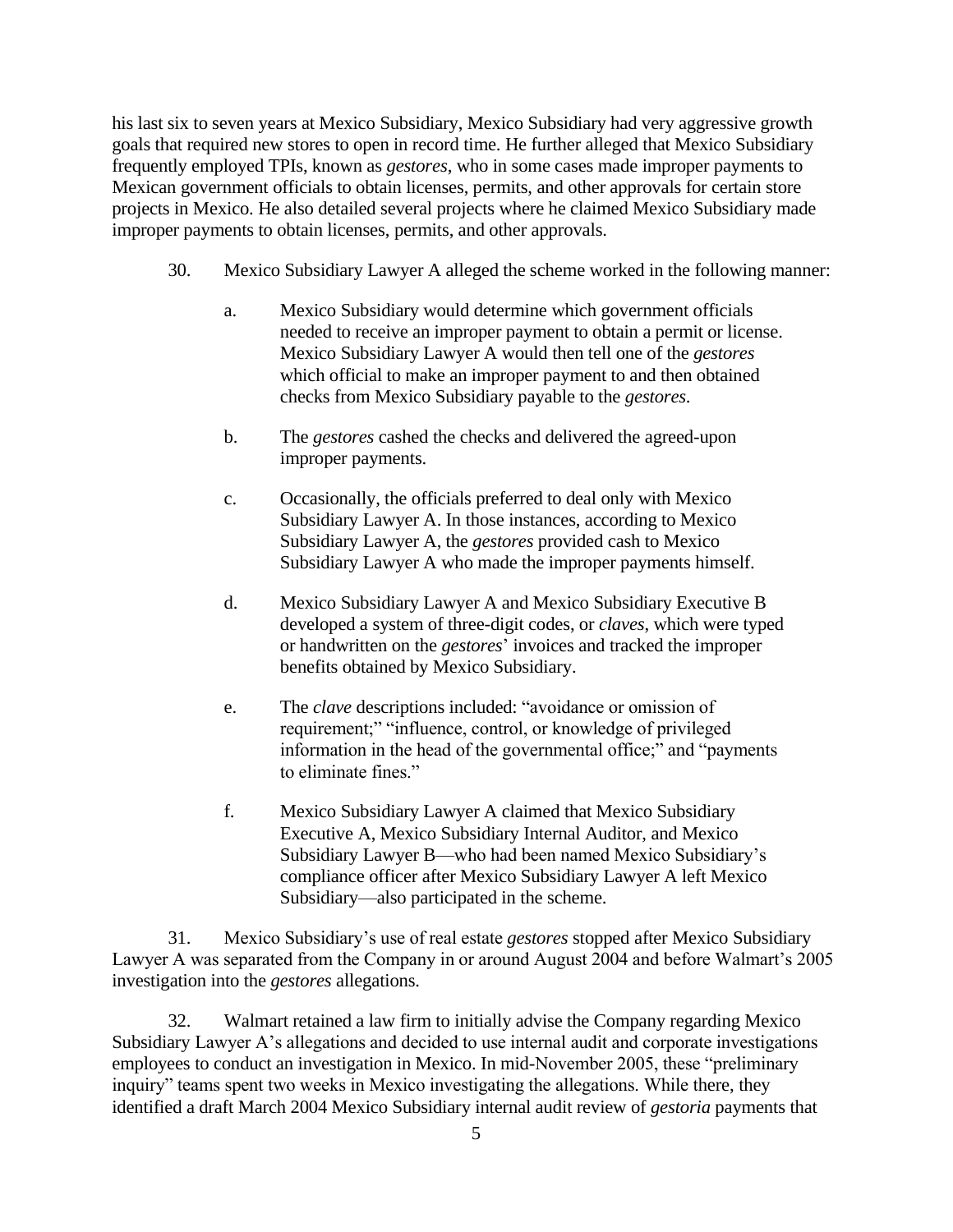had not previously been shared with Walmart internal audit executives and employees in the United States. The final report that was sent to Walmart in December 2004 omitted references, contained in earlier versions, to MXN \$45.6 million (approximately USD \$4 million) paid to one of the *gestores* that Mexico Subsidiary Lawyer A alleged was corrupt. While the draft report stated that the transactions reviewed were reasonably appropriate, complied with documentation and classification standards, and were compliant with local policies, legislation and generally accepted accounting principles, it also described "unusual" and "facilitating" payments made in connection with Mexico Subsidiary's use of *gestores*. The final report provided to Walmart in December 2004 had also omitted these references to suspicious transactions.

33. In or around November 2005, a Mexico Subsidiary employee explained to investigators that when problems arose when obtaining licenses, Mexico Subsidiary typically negotiated a payment with the relevant official to resolve the problem. The same employee, although unsure whether improper payments were made to government officials, said that Mexico Subsidiary utilized *gestores* to "smooth out the road" so that "there would not be any bumps during the request for a license." The employee also conceded that it was unusual that Mexico Subsidiary paid the *gestores* when most of the payments were supported by only one invoice and that no records showed what work they did, with whom they met, or how many hours they worked.

34. In or around December 2005, Walmart Investigator circulated a report concerning the Mexico Subsidiary allegations that stated that laws had been potentially violated, and recommended several additional investigative steps.

35. Walmart internal audit produced its own report one week later, which indicated that the work performed constituted only a preliminary review of the *gestoria* payments and that the auditors were unable to determine how the *gestores* used the funds received from Mexico Subsidiary. The report also made several recommendations for investigative next steps.

36. Walmart did not follow the investigators' proposed action plans. On or around February 7, 2006, Walmart tasked Mexico Subsidiary Lawyer B with leading the remainder of the investigation.

37. In March 2006, Mexico Subsidiary Lawyer B prepared his investigative report, which concluded that the corruption allegations were unsubstantiated. However, it did acknowledge that certain of Mexico Subsidiary's anti-corruption related internal accounting controls were deficient and, although some improvements had been made, certain additional anticorruption related internal accounting controls were recommended. Walmart did not address those recommendations by implementing sufficient anti-corruption related internal accounting controls until in or around April 2011.

38. Another corruption risk identified was Mexico Subsidiary's practice of donations in the form of checks, cash, and merchandise to Mexican municipalities and local government entities. In some instances, the donations were made around the time Mexico Subsidiary obtained permits and licenses or other government approvals. Some of the goods donated, such as cars and computers, were capable of being converted to personal use. Mexico Subsidiary did not implement sufficient internal accounting controls regarding the use of donations until in or around April 2011.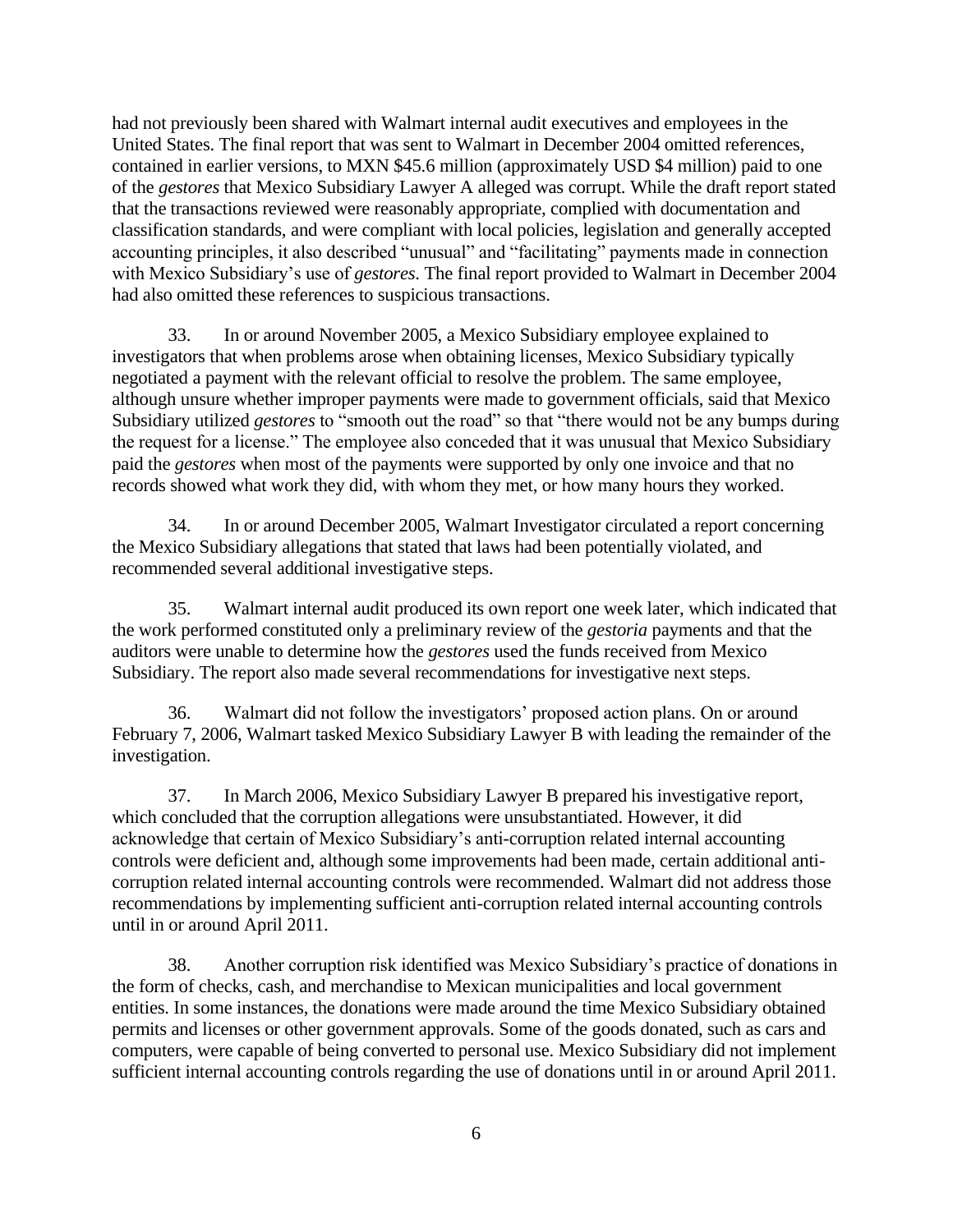## **China**

39. Between in or around 2006 to in or around early 2011, China Subsidiary's internal audit team identified certain weaknesses in anti-corruption related internal accounting controls. In January 2006, it observed: China Subsidiary's draft anti-corruption policy and procedures were inconsistent with the policy adopted by Walmart in or around March 2005; China Subsidiary's policy excluded employees of state-owned and state-controlled enterprises from the definition of "government official;" and formal anti-corruption training at China Subsidiary had not yet been provided and most Chinese managers were unfamiliar with the FCPA and misunderstood the concept of facilitating payments. Other anti-corruption related internal accounting controls weaknesses at China Subsidiary observed by China Subsidiary internal audit included lack of TPI retention procedures and lack of a charitable donation policy. Although internal audit raised recurring issues during this time period, China Subsidiary's anti-corruption related internal accounting controls were not improved until in or around April 2011.

## **India**

40. In or around late 2006, Walmart conducted a review of India Partner. The initial due diligence, while generally positive, raised certain anti-corruption red flags about doing business in India. One report stated that Walmart would "be targeted by corrupt individuals and organizations seeking bribes or kickbacks in exchange for favorable business relationships or the easing of bureaucratic restrictions." The report also said that corruption would likely cause Walmart "delays in the processing of permits, licenses and other paperwork." The report suggested that Walmart could mitigate its corruption risk with "[s]trict adherence" to the FCPA and by establishing "strong internal controls and management oversight."

41. In or around November 2006, prior to the formation of India Joint Venture, a Walmart real estate employee wrote to Walmart Executive that he had received a "wink and nod" when he "brought up transparency and clean transactions relative to the FCPA" with an employee of India Partner. The India Partner employee also admitted that "speed payments" were used in the past by India Partner. Walmart did not sufficiently address the Walmart real estate employee's warning prior to forming India Joint Venture.

42. Because of certain anti-corruption related red flags, Walmart obtained additional due diligence reports and reviewed their results.

43. Walmart entered the Indian market in partnership with India Partner. Due to foreign direct investment restrictions, Walmart proposed that retail operations initially be franchised to India Partner with a wholesale business structured as a joint venture majority owned by Walmart. In or around August 2007, Walmart and India Partner executed franchise and joint venture agreements. Walmart tasked its partner with obtaining all licenses, permits, certifications, and zoning for retail stores in India.

44. Between in or around March 2009 and in or around January 2011, Walmart's internal audit team in India conducted at least three reviews of India Subsidiary and India Joint Venture. All of those reviews identified certain weaknesses in anti-corruption related internal accounting controls that required remediation, which were not immediately addressed. During this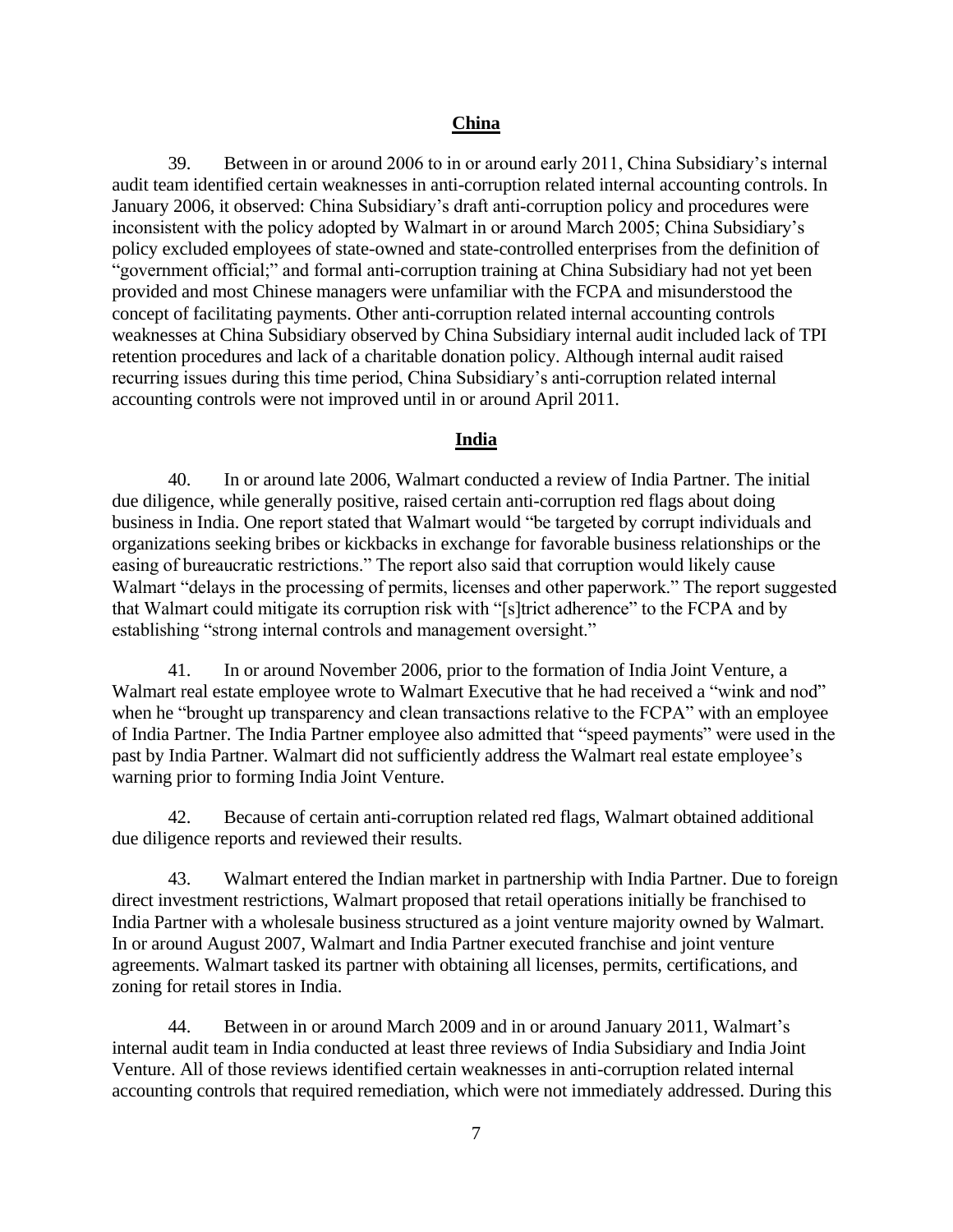time period, Walmart continued to rely on India Partner for permitting, licensing, and real estate matters for retail stores in India.

45. In or around July 23, 2011, an anonymous source sent an email to certain Walmart executives alleging several issues. According to the anonymous email, an employee of India Joint Venture and an employee of India Retail Business were involved in a scheme to make improper payments to government officials to obtain store operating permits and licenses, and that a senior legal employee of India Joint Venture knew about the scheme. Although one executive requested that Walmart investigators examine the allegations, Walmart did not conduct an inquiry at that time.

46. Despite the audit reports discussing control deficiencies and the anonymous email alleging improper payments to government officials, Walmart did not begin to implement and maintain a system of sufficient internal accounting controls related to anti-corruption to address corruption concerns in India until in or around April 2011.

47. Because of Walmart's failure to implement sufficient internal accounting controls related to anti-corruption, from in or about 2009 through in or about at least 2011, India Joint Venture and India Retail Business were able to retain TPIs that made improper payments to government officials in order to obtain store operating permits and licenses during that period. These improper payments were then recorded in India Joint Venture's books and records with vague descriptions like "misc fees," "miscellaneous," "professional fees," "incidental," and "government fee."

#### **Brazil**

48. Despite certain observations from Brazil Subsidiary internal audit regarding the Brazil Subsidiary anti-corruption related internal accounting controls weaknesses, Brazil Subsidiary continued to retain certain high-risk TPIs. Starting in or around 2008 to in or around April 2012, Brazil Subsidiary employed Brazil Construction Firm to build or renovate eight stores and obtain all required construction permits. Although certain Brazil Subsidiary employees were aware of the Brazil Construction Firm's reputation for corruption, no due diligence was conducted until in or around 2009, a year after Brazil Construction Firm was engaged. That due diligence review cited allegations that Brazil Construction Firm had made improper payments to Brazilian officials for non-Walmart projects and engaged in other illegal acts for non-Walmart projects. Citing these allegations, the report recommended that Brazil Subsidiary not renew Brazil Construction Firm's contract. Notwithstanding the due diligence results, Walmart continued to use Brazil Construction Firm until in or around April 2012.

49. One of the Brazil Subsidiary projects that Brazil Construction Firm worked on was the construction of a new Walmart store that was originally scheduled to open on or around November 19, 2009. Brazil Subsidiary tasked Brazil Construction Firm with obtaining the construction permit and with handling all aspects of the store's construction in May 2009. Later, because Brazil Construction Firm was unable to timely obtain all permits, the grand opening was delayed until mid-December. On or around December 7, 2009, Brazil Subsidiary's real estate committee met and discussed the store project, which was on the committee's agenda due to its missing operating license. At the meeting, a Brazil Subsidiary executive stated that the store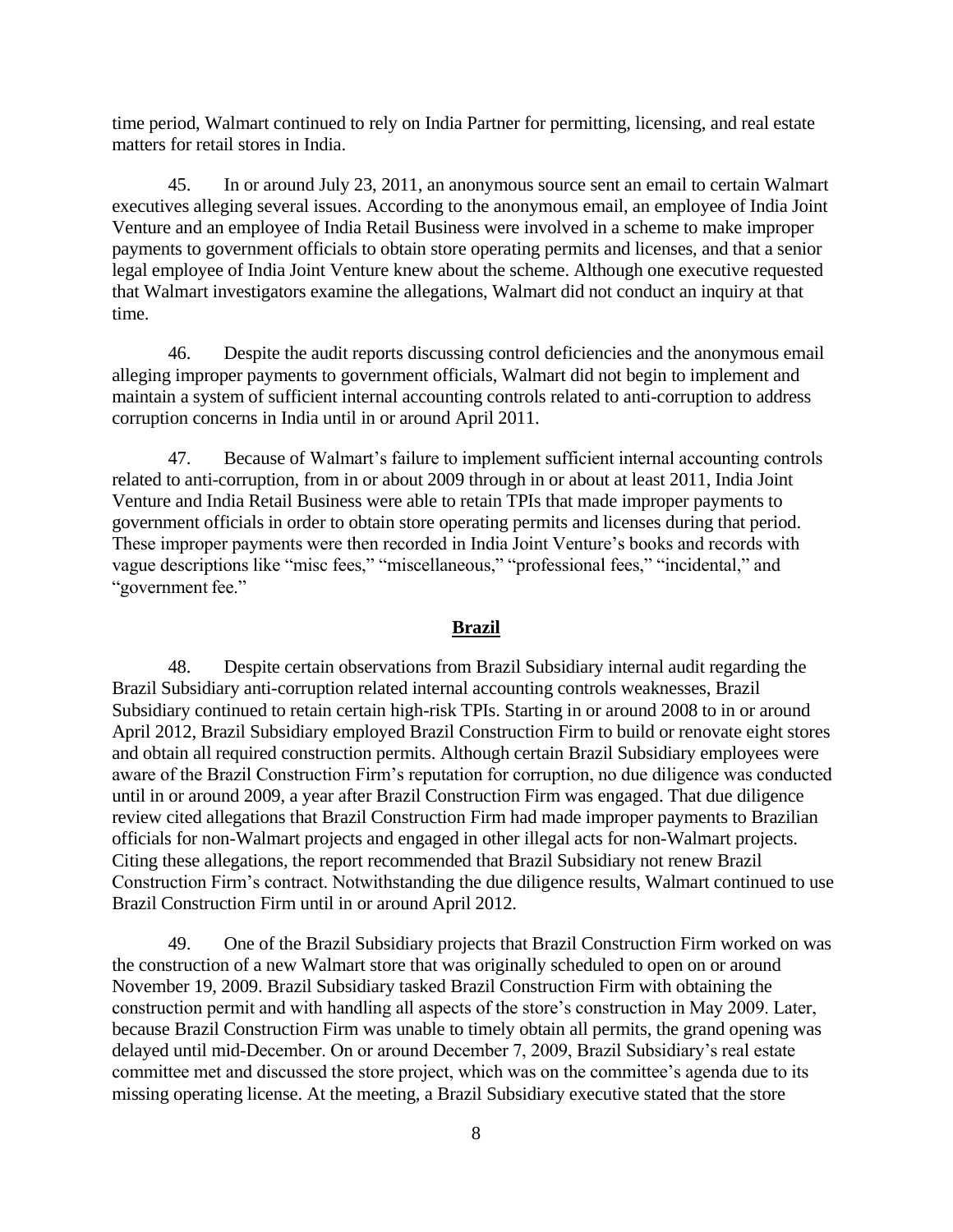needed an "extraordinary process" to obtain the license. That same day, certain members of Brazil Subsidiary management approved hiring another TPI—indirectly through Brazil Construction Firm—to secure the license. Nine days later, the TPI obtained all governmental approvals for the store. The TPI received approximately \$127,000, an amount greater than Brazil Subsidiary's other permitting consultants, for the TPI's efforts with these permits and certain operating permits obtained after the store opened.

50. Certain Brazil Subsidiary employees expressed their concerns regarding the TPI to Brazil Subsidiary management prior to the TPI's engagement. Their concerns included the possibility that the TPI was a government official and that the TPI did not have a formal corporation to accept payment. A former employee of Brazil Construction Firm later stated that the TPI told him at that time that when the TPI was working on obtaining the construction permit under the direction of Brazil Construction Firm, 1) the TPI needed cash which the TPI had requested from Brazil Construction Firm and had received from the former employee; and 2) the TPI stated the money was for "people I have to pay," which the former employee stated he understood to mean would be used to provide improper payments to Brazilian government officials. That former Brazil Construction Firm employee later stated that he made improper payments himself, without the knowledge of Brazil Subsidiary, in connection with two other Brazil Subsidiary stores.

51. In or around 2010, Brazil Subsidiary planned to open two other stores in the same area. As with the earlier project, Brazil Subsidiary engaged the same TPI at year-end to assist with stores that had been delayed due to licensing problems. The TPI again commanded an unusually high fee for the TPI's services—approximately \$400,000—and was paid indirectly through Brazil Subsidiary's contractor. Despite earlier corruption concerns, no due diligence was conducted on the TPI prior to the TPI's work. The TPI's ability to obtain licenses and permits quickly earned the TPI the nickname "sorceress" or "genie" within Brazil Subsidiary.

### **Walmart's Subsequent Anti-Corruption Compliance Programs**

52. Although certain Walmart executives discussed revising the anti-corruption policy and procedures shortly after their publication in March 2005, the Company did not announce the launch of a "new and enhanced" anti-corruption program until on or around February 8, 2007. The program would feature a revised policy, new procedures, and improved auditing and investigative protocols—with an emphasis on training and TPI due diligence. Its rollout was scheduled to begin two months later and conclude in or around 2008.

53. Walmart published the revised anti-corruption program as Company policy on or around December 12, 2008. However, this policy was not sufficiently implemented at that time. Shortly thereafter, Walmart appointed Walmart Compliance Employee as the Company's first vice president of international compliance and tasked him with updating the anti-corruption compliance program.

54. In or around April 2009, Walmart informed its foreign subsidiaries that it would soon promulgate anti-corruption standards that would be more flexible and easier and quicker to implement. Instead of taking a centralized approach, each country would be required to devise its own program based on the standards. On or around June 11, 2009, Walmart circulated to the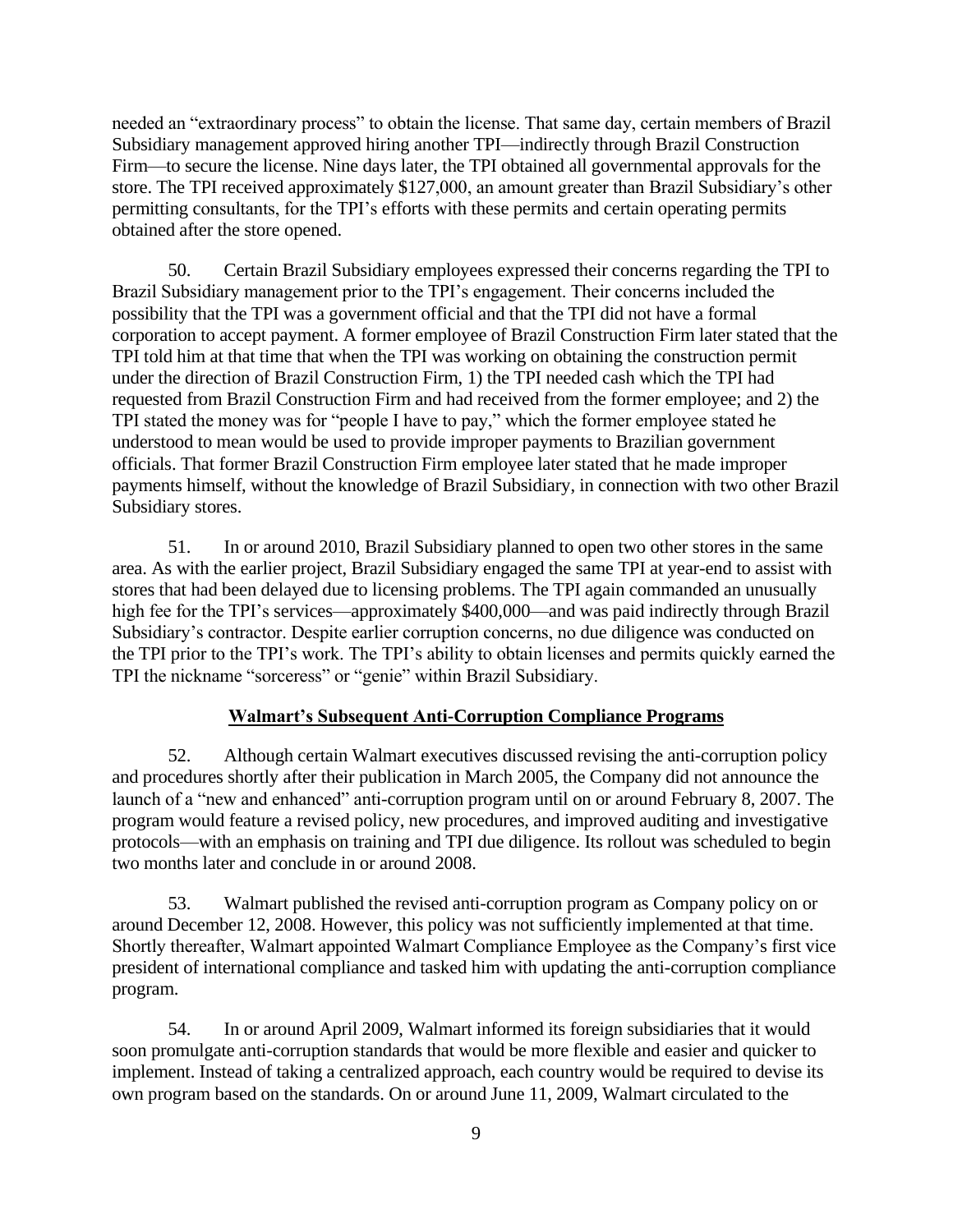subsidiaries a one-page document entitled Global Anti-Corruption Standards that: 1) summarized the FCPA; 2) acknowledged that in certain instances Walmart may provide gifts, meals, travel, and entertainment to government officials; 3) noted that the standards applied to TPIs; and 4) provided contact information for the Company's global ethics office. The markets were instructed to design and implement risk-based internal accounting controls, procedures, and training to ensure the standards were met.

55. Walmart's fiscal year 2010 FCPA reviews in Brazil, India, and Mexico identified certain of its anti-corruption related internal accounting controls had weaknesses in each subsidiary.

56. By around April 2011, Walmart recognized that its existing anti-corruption compliance program was not sufficient and hired an international law firm and an international consulting firm to conduct a worldwide anti-corruption compliance review for the purpose of reviewing and testing Walmart's anti-corruption compliance program in various foreign subsidiaries around the world, including in Mexico, India, Brazil, and China.

## **Legal Standards and Violations**

57. Under Section 21C(a) of the Exchange Act, the Commission may impose a ceaseand-desist order upon any person who is violating, has violated, or is about to violate any provision of the Exchange Act or any regulation thereunder, and upon any other person that is, was, or would be a cause of the violation, due to an act or omission the person knew or should have known would contribute to such violation.

#### **FCPA Violations**

#### Books and Records Violations

58. As a result of the conduct described above, Walmart violated Section  $13(b)(2)(A)$ of the Exchange Act, which requires issuers that have a class of securities registered pursuant to Section 12 of the Exchange Act and issuers with reporting obligations pursuant to Section 15(d) of the Exchange Act to make and keep books, records, and accounts which, in reasonable detail, accurately and fairly reflect their transactions and dispositions of their assets.

#### Internal Accounting Controls Violations

59. As a result of the conduct described above, Walmart violated Section 13(b)(2)(B) of the Exchange Act, which requires issuers that have a class of securities registered pursuant to Section 12 of the Exchange Act and issuers with reporting obligations pursuant to Section 15(d) of the Exchange Act to devise and maintain a system of internal accounting controls sufficient to provide reasonable assurances that (i) transactions are executed in accordance with management's general or specific authorization; (ii) transactions are recorded as necessary (I) to permit preparation of financial statements in conformity with generally accepted accounting principles or any other criteria applicable to such statements, and (II) to maintain accountability for assets; (iii) access to assets is permitted only in accordance with management's general or specific authorization; and (iv) the recorded accountability for assets is compared with the existing assets at reasonable intervals and appropriate action is taken with respect to any differences.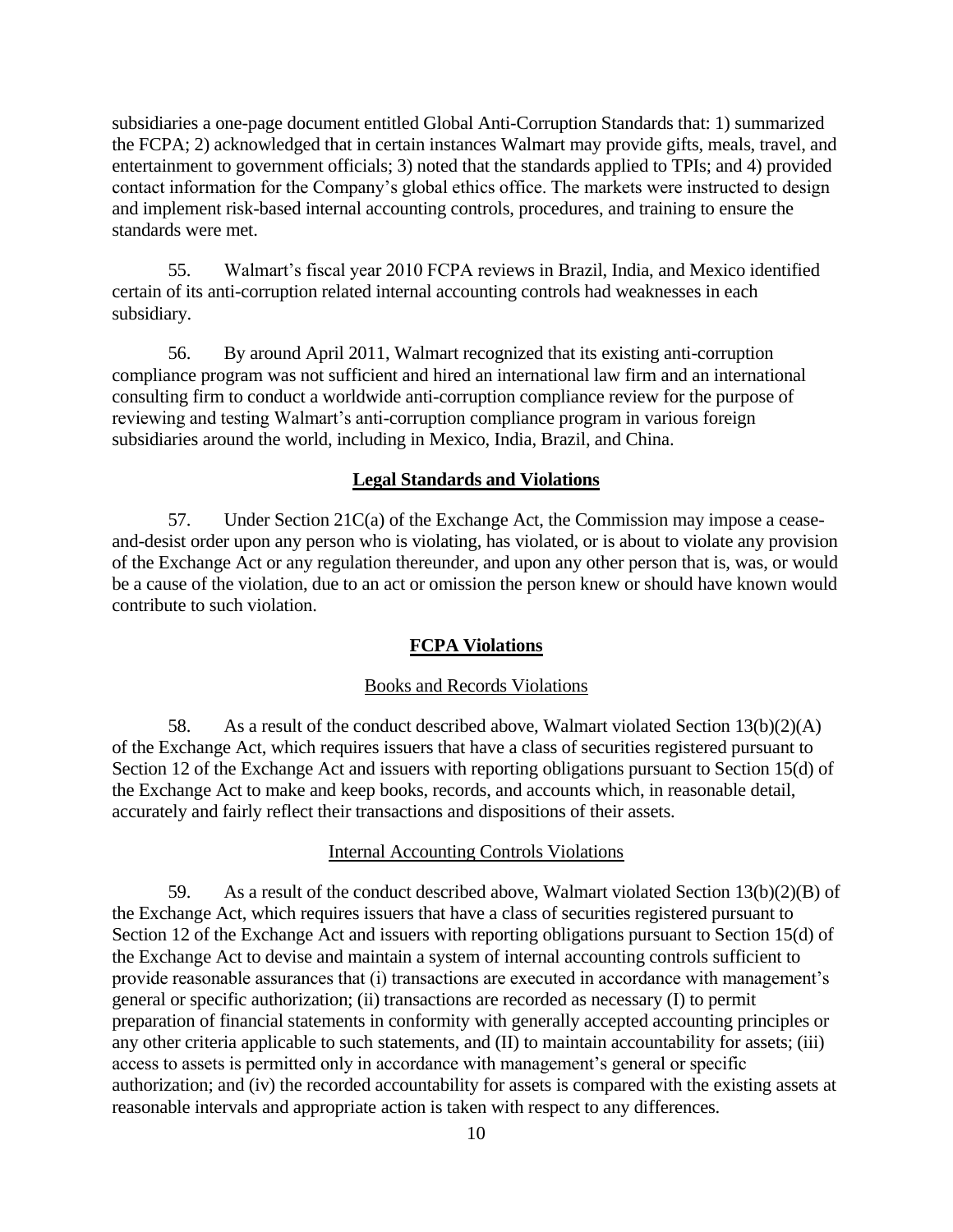## **Walmart's Disclosures, Cooperation, and Remediation**

60. In determining to accept the Offer, the Commission considered Walmart's disclosures, cooperation, and remedial efforts.

61. Walmart made an initial self-disclosure of the potential FCPA violations in Mexico to the Commission's staff in November 2011, after it retained outside counsel to conduct an internal investigation under the direction of the Audit Committee of Walmart's Board of Directors. Subsequently, Walmart voluntarily expanded its investigation and disclosed its findings concerning Brazil, China, and India to the Commission staff, although such disclosure was after the Commission staff had already begun investigating the Company related to conduct in Mexico.

62. Walmart further cooperated by identifying issues and facts that would likely be of interest to the Commission and the staff and providing regular updates to the staff; making regular factual presentations to the staff and sharing information that would not have been otherwise readily available to the staff; making foreign-based employees available for interviews in the United States; producing translations of relevant documents; and obtaining cooperation of former employees and third parties, including their consent to interviews.

63. Walmart's remedial measures include: (1) hiring a Global Chief Ethics  $\&$ Compliance Officer , an International Chief Ethics & Compliance Officer, and a dedicated Global Anti-Corruption Officer, with separate reporting lines to the Audit Committee of Walmart's Board of Directors; (2) adding dedicated regional and market Chief Ethics & Compliance Officers, foreign market anti-corruption directors, and anti-corruption compliance personnel at Walmart's home office and in Walmart's foreign markets; (3) conducting, across each of Walmart's markets, enhanced monthly and quarterly anti-corruption monitoring; (4) enhancing on-site global anticorruption audits to test adherence to enhanced anti-corruption related internal accounting controls and procedures; (5) enhancing anti-corruption related internal accounting controls on the selection and use of third parties; (6) enhancing global anti-corruption training and awareness programs; (7) implementing an automated global license management system for obtaining and renewing licenses and permits and a global donation management system, which enhances controls relating to charitable donations; and (8) terminating business relationships with third parties involved in the conduct at issue.

# **Non-Prosecution Agreement**

64. Walmart has entered into a non-prosecution agreement with the United States Department of Justice that acknowledges responsibility for criminal conduct relating to certain findings in the Order.

# **Non-Imposition of a Civil Penalty**

65. Respondent acknowledges that the Commission is not imposing a civil penalty based upon Walmart's payment of a \$137,955,249 monetary fine as part of Walmart's resolution with the United States Department of Justice.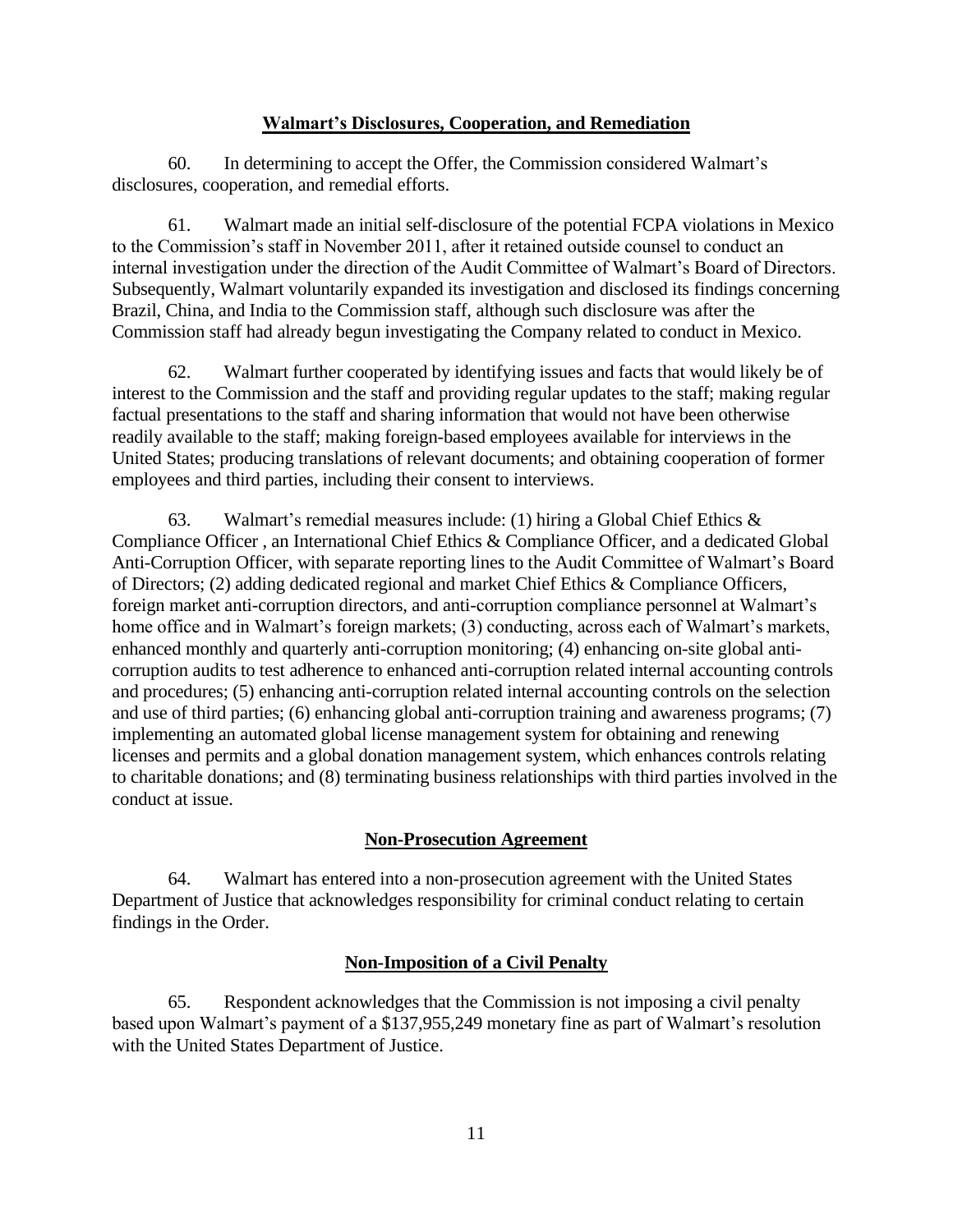# **IV.**

# **Undertakings**

66. Respondent undertakes to cooperate fully with the Commission in any and all investigations, litigation, or other proceedings relating to or arising from the matters described in this Order. In connection with such cooperation, Respondent shall:

A. Produce, without service of a notice or subpoena, any and all non-privileged documents and other information requested by the Commission staff subject to any restrictions under the law of any foreign jurisdiction;

B. Use its best efforts to cause its current or former officers, employees, and directors to be interviewed by Commission staff at such times and places as the Commission staff reasonably may direct; and

C. Use its best efforts to cause its current or former officers, employees, and directors to appear and testify without service of a notice or subpoena in such investigations, depositions, hearings, or trials as may be requested by the Commission staff.

67. Respondent undertakes to report to the Commission staff periodically, at no less than one-year intervals, during a two-year period from the date of this Order on the status of Respondent's remediation and implementation of anti-corruption related compliance measures. During this two-year period, Respondent shall (1) submit an initial report, and (2) conduct and prepare one follow-up review and report, as described below:

A. Respondent shall submit to the Commission staff a written report within twelve (12) months from the date of entry of this Order setting forth a complete description of its FCPA and anti-corruption related remediation efforts to date, its proposals reasonably designed to improve its policies and procedures for ensuring compliance with the FCPA and other applicable anti-corruption laws, and the parameters of the subsequent review ("Initial Report"). The Initial Report shall be transmitted to Charles Cain, Chief, FCPA Unit, Division of Enforcement, Securities and Exchange Commission, 100 F Street, N.E., Washington, DC 20549. Respondent may extend the time period for issuance of the Initial Report with prior written approval of the Commission staff.

B. Respondent shall undertake one follow-up review, incorporating any comments provided by the Commission staff on the Initial Report, to further monitor and assess whether the policies and procedures of Respondent are reasonably designed to detect and prevent violations of the FCPA and other applicable anti-corruption laws (the "Follow-Up Report").

C. The Follow-Up Report shall be completed no later than twelve (12) months after the Initial Report. Respondent may extend the time period for issuance of the Follow-Up Report with prior written approval of the Commission staff.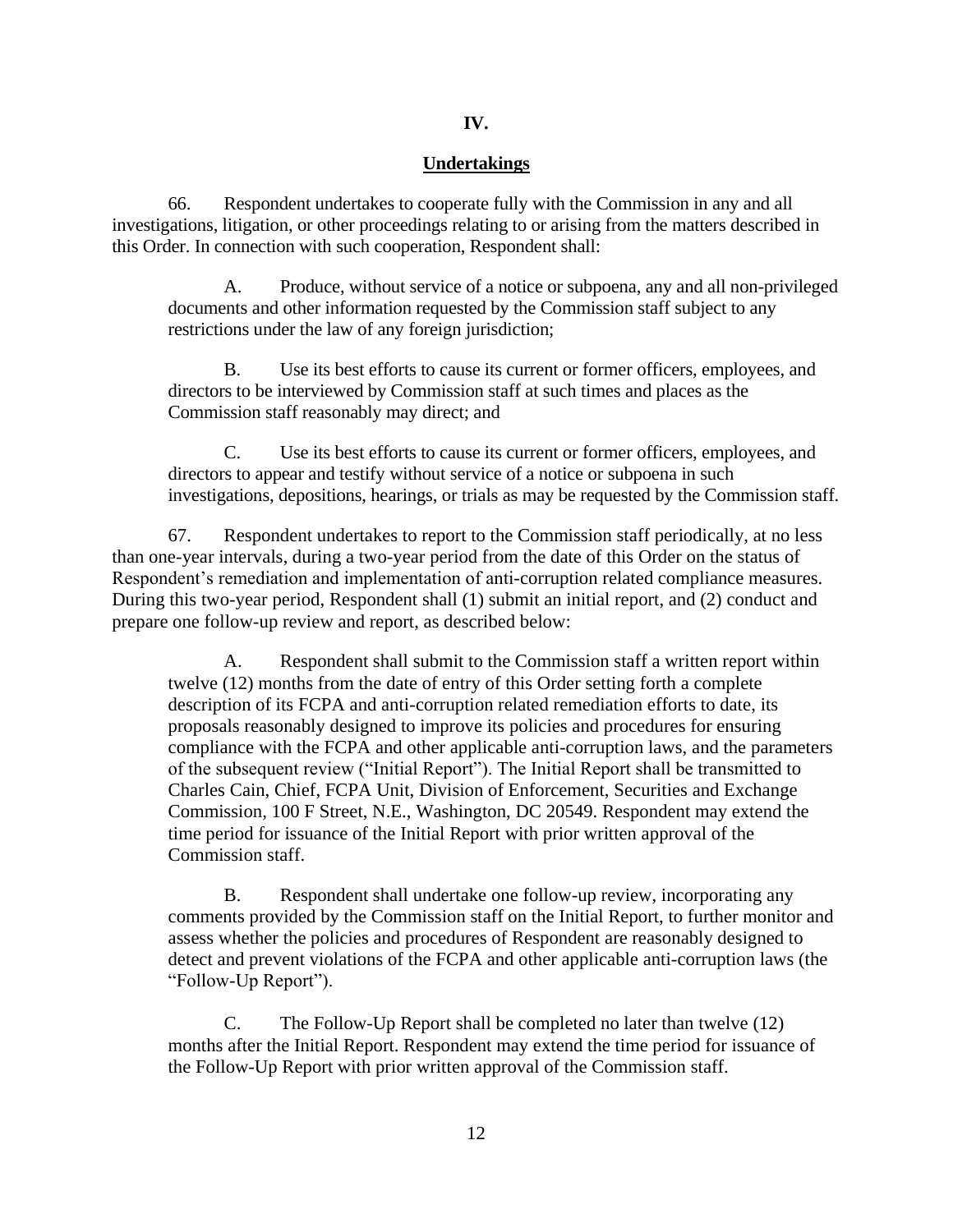68. The Initial Report, Follow-up Report, supporting documentation, and any related communications, presentations, and certifications submitted by Respondent may include proprietary, financial, confidential, and competitive business information. Public disclosure of the reports could discourage cooperation, impede pending or potential government investigations or undermine the objectives of the reporting requirement. For these reasons, among others, the reports and contents thereof are intended to remain and shall remain nonpublic, except (1) pursuant to court order, (2) as agreed by the parties in writing, (3) to the extent that the Commission determines in its sole discretion that disclosure would be in furtherance of the Commission's discharge of its duties and responsibilities, or  $(4)$  is otherwise required by law.

69. Should Respondent, during the two-year period from the date of this Order, discover credible evidence, not already reported to the Commission staff, that corrupt payments or corrupt transfers of property or interests may have been offered, promised, paid, or authorized by a Respondent entity or person, or any entity or person while working directly for Respondent, or that related false books and records have been maintained, Respondent shall promptly report such conduct to the Commission staff.

70. During this two-year period from the date of this Order, Respondent shall provide its external auditors with its annual internal audit plan and reports of the results of internal audit procedures and, subject to Respondent's attorney-client privilege and attorney work product protections, its assessment of its anti-corruption compliance policies and procedures.

71. During this two-year period from the date of this Order, Respondent shall provide the Commission staff with any written reports or recommendations provided by Respondent's external auditors in response to Respondent's annual internal audit plan, reports of the results of internal audit procedures, and its assessment of its anti-corruption compliance policies and procedures.

72. Respondent shall certify, in writing, compliance with the undertakings set forth above. The certification shall identify the undertaking(s), provide written evidence of compliance in the form of a narrative, and be supported by exhibits sufficient to demonstrate compliance. The Commission staff may make reasonable requests for further evidence of compliance, and Respondent agrees to provide such evidence. The certification and supporting materials shall be submitted to Charles Cain, Chief, FCPA Unit, Division of Enforcement, with a copy to the Office of the Chief Counsel of the Division of Enforcement, Securities and Exchange Commission, 100 F Street, N.E., Washington, DC 20549, no later than 60 days from the date of the completion of the undertakings.

73. In determining whether to accept the Offer, the Commission has considered these undertakings.

# **V.**

Accordingly, pursuant to Section 21C of the Exchange Act, it is hereby ORDERED that:

A. Respondent cease and desist from committing or causing any violations and any future violations of Sections  $13(b)(2)(A)$  and  $13(b)(2)(B)$  of the Exchange Act, 15 U.S.C. §§ 78m(b)(2)(A) and 78m(b)(2)(B).